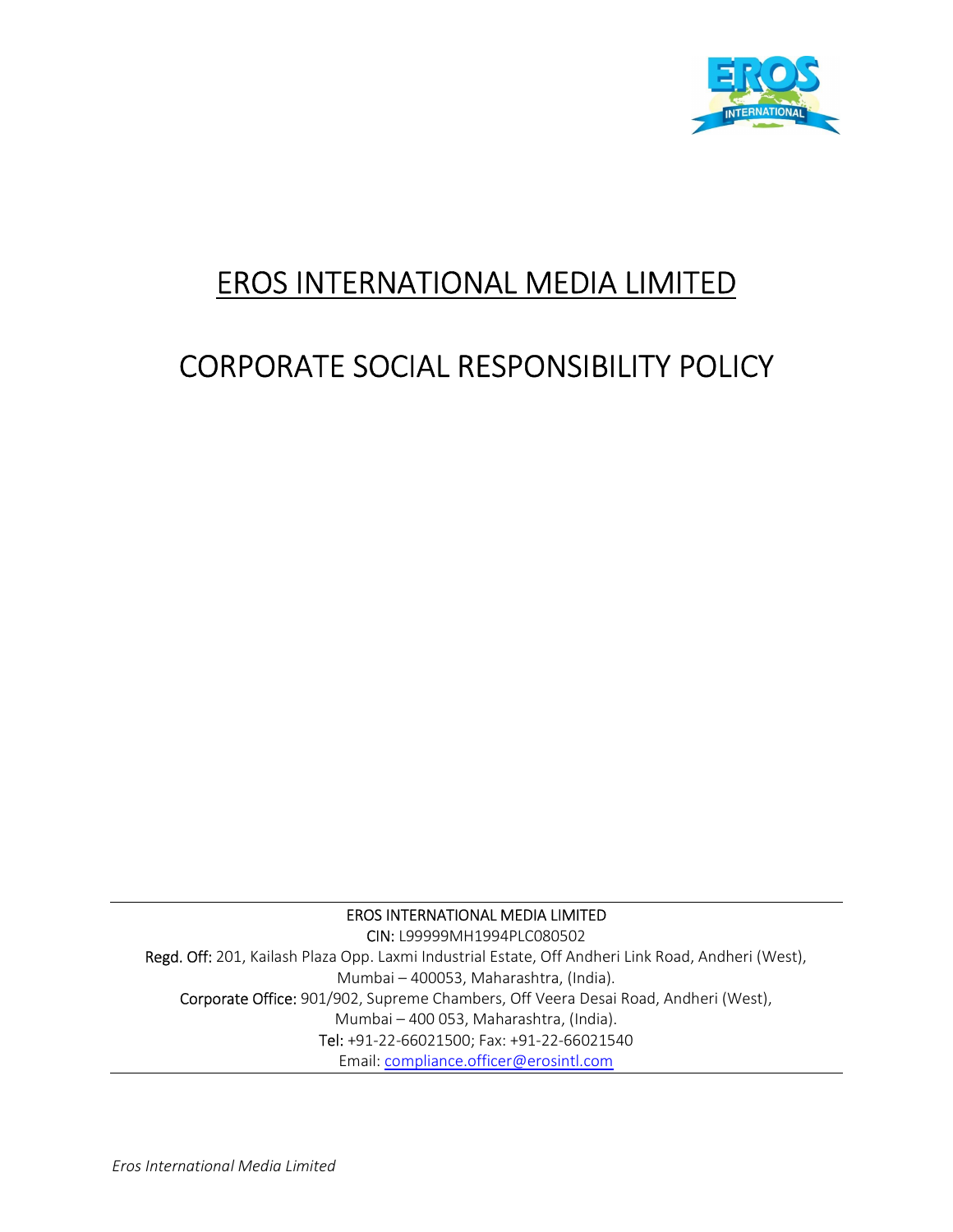

## CORPORATE SOCIAL RESPONSIBILITY POLICY

### 1. Background:

This document outlines the vision of Eros International Media Limited ("the Company"/ "Eros"), India towards Corporate Social Responsibility ("CSR"), in accordance with Section 135 of the Companies Act 2013 and the Rules thereunder.

## Our CSR vision is to make concerted efforts towards promotion of education amongst the underprivileged and women empowerment.

Though our primary area of focus for CSR activities would remain education and women empowerment; the Company is committed to undertake CSR activities in accordance with the provisions of Section 135 of the Indian Companies Act 2013 and related Rules.

### 2. Scope and Applicability:

The policy is applicable to all CSR initiatives and activities undertaken by all the employees of the Company and its subsidiaries (including step down subsidiaries) for the benefit of different segment of the society.

#### 3. Aims and Objective of the Policy:

The main aim /objective of the Company's CSR Policy is:

- 3.1 To develop a long-term vision and strategy for Eros CSR objectives.
- 3.2 Establish relevance of potential CSR activities to Eros core business and create an overview of activities to be undertaken in line with Schedule VII of the Companies Act 2013.
- 3.3 Eros shall promote projects that are:
	- 3.1.1. Sustainable and create a long-term change.
	- 3.1.2. Have specific and measurable goals in alignment with Eros philosophy
	- 3.1.3. Address the most deserving cause or beneficiaries
- 3.4 To establish process and mechanism for the implementation and monitoring of the CSR activities for Eros.

### 4. Guidelines

- 4.1 The CSR program will be overseen under the guidance of the CSR committee
- 4.2 The CSR committee is formulated with reference to the Section 135 of the Companies Act 2013 on CSR and in accordance with the CSR rules thereto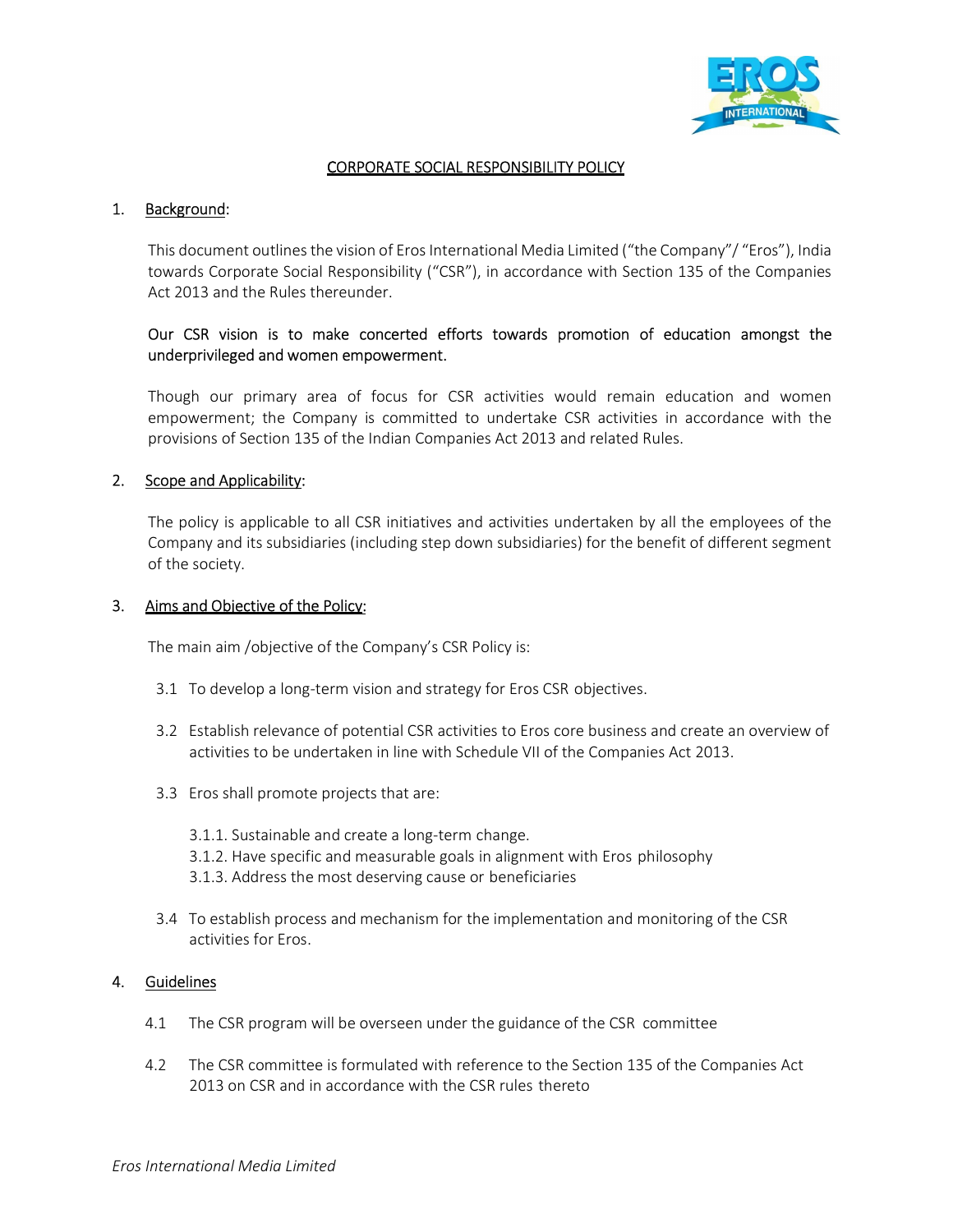

## 5. CSR Committee:

The Board of Directors of the Company had constituted the CSR committee to:

- 5.1 Formulate and recommend to the Board, a CSR policy which shall provide an indicative list of broad activities aligned to the CSR policy which shall be undertaken by the Company as specified in Schedule VII of the Companies Act, 2013.
- 5.2 To recommend the amount of expenditure to be incurred on the activities referred to in point 5.1 above.
- 5.3 Monitor the CSR policy of the Company from time to time and recommend modifications to the CSR Policy as and when required.

## 6. Board of Directors:

The Board of Directors of the Company shall:

- 6.1 review the recommendations made by the CSR committee, approve the CSR policy of the Company and ensure that in every financial year the funds committed by the Company for CSR activities are utilized effectively by regularly monitoring the implementation.
- 6.2 Disclose the content of the policy in Company's annual report and website as per the prescribed format. The Board of Directors shall also disclose the reasons for under spending of the allocated CSR budget in the Board's report, if any.
- 6.3 Ensure necessary annual reporting of CSR policy to the Ministry of Corporate affairs, Government of India as per the prescribed format.

## 7. CSR Activities/Projects:

7.1. Promoting Health care including Preventive Health care through awareness programmes, health check-ups, provision of medicine & treatment facilities, providing pre-natal & post natal healthcare facilities, prevention of female foeticide through awareness creation, program for preventing diseases and building immunity.

### 7.2. Eradicating hunger, poverty and malnutrition

- Provision of food, nutrition supplement, clothes etc. for the poor, children and other deprived sections of the society.
- **Provision of shelter for homeless.**
- **Promoting sanitation, making available safe drinking water.**

### 7.3. Ensuring environmental sustainability and ecological balance through:

- Plantation drives in schools, villages, our manufacturing units & offices/business premises and other areas in general;
- **Reviving endangered plants, promoting agro-forestry;**
- **Protection of flora & fauna:**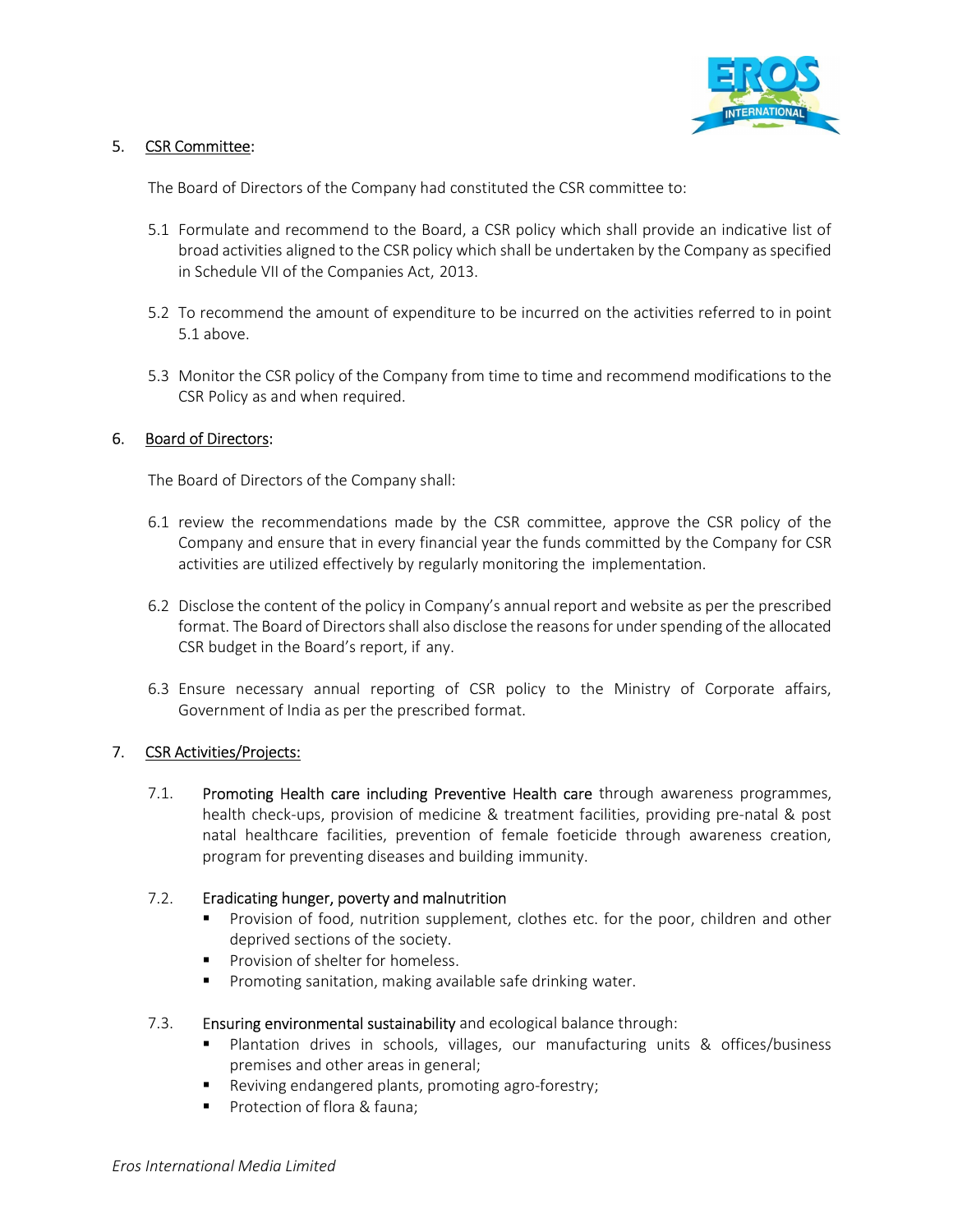

- conservation of natural resources
- **Maintaining quality of soil, air & water.**
- Promoting biodiversity;
- **Animal welfare and veterinary services.**
- Technical support and Knowhow for improving farming and building capacities of small farmers.
- **Promoting alternate energy resources.**
- **Contribution to the Clean Ganga Fund set-up by the Central Government for rejuvenation** of river Ganga
- 7.4. Promotion of education especially among children, women, elderly and the differently abled including:
	- Conducting education programmes.
	- Supporting schools with infrastructure like benches, toilets, potable water, fans, laboratories etc.
	- Supporting educational institutions.
	- **IMPROPIED EDUCATE INCOCOLE** In general.
	- **Supporting children for higher education.**

### 7.5. Promoting gender equality and empowering women including:

- Adult literacy for women.
- **Promoting and providing credit support to women's self-help and joint liability groups.**
- **Training in vocations pursued by women.**
- Setting up homes for women & orphans;
- Setting up old-age homes & other facilities for senior citizens
- **EXECT** Setting up hostels for working and student women, day care centers for kids of working women.
- 7.6. Contribution or funds provided to technology incubators located within academic institutions which are approved by the Central Government.
- 7.7. Rural Development Projects.

### 7.8. Other Activities

- **Promotion of Sports with special focus on training for rural sports, nationally recognised** sports, Paralympic sports, Olympic sports.
- **Welfare for differently disabled persons**
- Setting up public libraries
- Reducing inequalities faced by the socially and economically backward groups
- **Protection of national heritage, art, culture and handicraft; Restoration of Buildings &** sites of historical importance & works of art.
- Promotion and development of traditional arts and handicrafts.
- Welfare of armed forces personnel, war widows and their dependents.
- 7.9. Such other activities as the Committee and the Board of Directors may consider to be appropriate.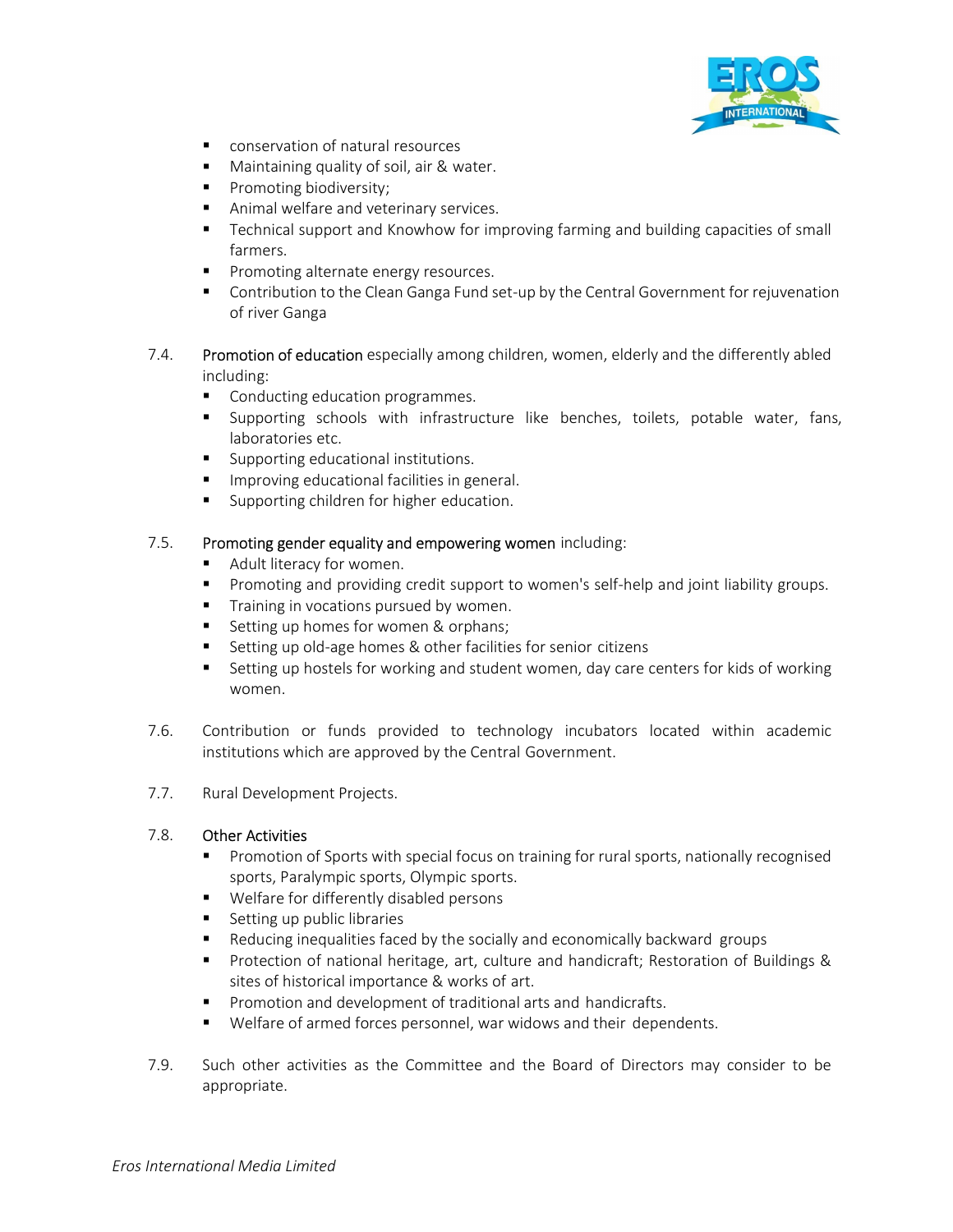

## 8. Funding and Allocation:

For achieving the CSR objectives, through implementation of meaningful and sustainable CSR activities, the CSR committee will allocate for its Annual CSR Budget, 2% of the average net profits of the Company made during the three immediately preceding financial years, calculated in accordance with the relevant Sections of the Companies Act 2013 read with the Companies (Corporate Social Responsibility Policy) Rules, 2014.

The Company may spend up to 5% of the total CSR expenditure in one financial year on building CSR capabilities. The Company may also make contributions to its Corporate Foundations/Trust.

### 9. Qualifications and Exclusions:

- 9.1 The activities will be undertaken in a way that preference to the local area and area around it where the Company operates will be given;
- 9.2 Activities undertaken in pursuance of normal course of business of the Company shall not be considered as CSR activity under the Policy.
- 9.3 Contributions of any amount directly or indirectly to any political party shall not be considered as CSR activity under the Policy.
- 9.4 Only those CSR activities, projects or programs that are undertaken in INDIA shall qualify as CSR activities under the Policy.
- 9.5 Activities, projects or programs that benefit only the employees of the Company and their families shall not be considered as CSR activity under the Policy.
- 9.6 Expenses incurred for fulfilling the requirements of any statute, shall not be counted as CSR expenses under the Policy.
- 9.7 One-off events such as marathons/ awards/ charitable contribution/ advertisement/ sponsorships of TV programmes etc. would not be qualified as part of CSR expenditure.
- 9.8 The surplus arising from CSR projects, programs or activities shall not form part of the business profit of the Company and shall be utilized for CSR activities only.

### 10. Implementing CSR Activities:

The Company shall undertake the CSR activities directly and also through various implementing agencies such as NGO, non-profit organizations etc. Such implementing agencies shall have an established track record as prescribed under the law. Further the Company can also undertake its CSR projects or activities in collaboration with other companies provided the respective companies are in a position to report separately on such projects or programs.

The Company shall endeavor to increase employee participation at all levels in the Organization, by encouraging employees to participate in the Company's CSR activities.